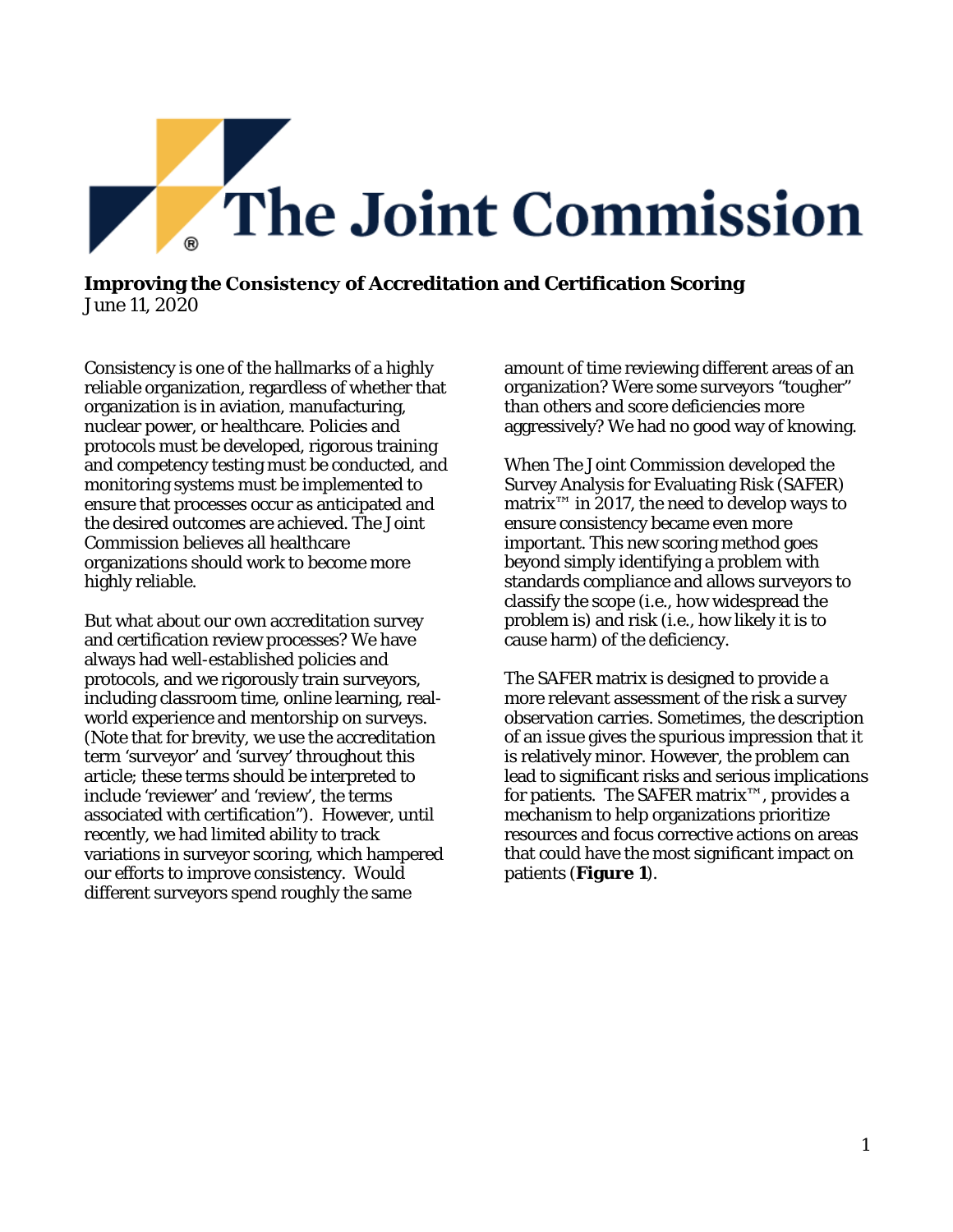|                                                                  | Immediate Threat to Health or Safety                                                                                                                                                                      |                                                                                                                                                                                                                       |                                                                                                                                                                                 |  |  |  |
|------------------------------------------------------------------|-----------------------------------------------------------------------------------------------------------------------------------------------------------------------------------------------------------|-----------------------------------------------------------------------------------------------------------------------------------------------------------------------------------------------------------------------|---------------------------------------------------------------------------------------------------------------------------------------------------------------------------------|--|--|--|
| <b>High</b>                                                      | <b>High Risk - Limited Scope</b><br>IC.02.02.01 EP 4<br><b>RFIs</b><br>1                                                                                                                                  | <b>High Risk - Pattern Scope</b><br><b>RFIs</b><br>$\overline{0}$                                                                                                                                                     | <b>High Risk - Widespread Scope</b><br>EC.02.04.01 EP 4<br>EC.02.06.01 EP 1<br>HR.01.06.01 EP 1<br>HR.01.06.01 EP 5<br>IC.02.01.01 EP 1<br><b>RFIs</b><br>LD.04.01.01 EP 3<br>6 |  |  |  |
| Likelihood to Harm a Patient/Staff/Visitor<br>(Risk)<br>Moderate | Moderate Risk - Limited Sco<br>EC.02.02.01 EP 5<br>EC.02.05.01 EP 15<br>EC.02.05.01 EP 9<br>HR.01.01.01 EP 2<br>IC.02.01.01 EP 3<br><b>RFIs</b><br>LS.02.01.34 EP 10<br>$14^{\circ}$<br>LS.02.01.35 EP 14 | Moderate Risk - Pattern Scope<br>EC.02.04.03 EP 4<br>EC.02.05.09 EP 12<br>IC.02.02.01 EP 2<br>LS.02.01.20 EP 1<br>MS.08.01.03 EP 3<br><b>RFIs</b><br>01.02.09 FP<br>$\bullet$ $\bullet$ $\bullet$                     | Moderate Risk - Widespread Sco<br>LS.02.01.34 EP 2<br>PC.02.02.03 EP 11<br><b>RFIs</b><br>$\overline{2}$                                                                        |  |  |  |
| Low                                                              | Low Risk - Limited Scope<br>EC.02.05.07 EP 5<br>EC.02.05.09 EP 4<br>IM.02.01.01 EP 1<br>LS.02.01.10 EP 9<br><b>RFIs</b><br>LS.02.01.20 EP 13<br>LS.02.01.20 EP 22<br>$22^{\circ}$<br>LS.02.01.20 EP 38    | $\overline{\phantom{a}}$<br>Low Risk - Pattern Scope<br>EC.02.03.03 EP 3<br>EM.03.01.01 EP 1<br>LS.02.01.10 EP 11<br>LS.02.01.35 EP 6<br><b>RFIs</b><br>MS.01.01.01 EP 5<br>PC.01.02.01 EP 1<br>9<br>PC.01.02.07 EP 2 | Low Risk - Widespread scope<br>EC.02.03.05 EP 12<br>EC.02.03.05 EP 19<br>EC.02.05.03 EP 11<br>EC.02.05.09 EP 11<br>LD.04.01.01 EP 2<br><b>RFIs</b><br>5                         |  |  |  |
|                                                                  | Limited                                                                                                                                                                                                   | Pattern<br><b>Scope</b>                                                                                                                                                                                               | Widespread                                                                                                                                                                      |  |  |  |

# **Figure 1: Example of SAFER Matrix – Placement of Survey Findings and Link to Complete Citation**

*PC.01.02.09 EP 1:* The organization assesses the patient who may be a victim of possible abuse and neglect. The organization uses criteria to identify those patients who may be victims of physical assault, sexual assault, sexual molestation, domestic abuse, or elder or child abuse and neglect. Note: Criteria can be based on age, sex, and circumstance.

*Observation:* During tracer activities in the Pediatric Acute Care Unit, it was observed that the record of an outpatient who had undergone an open reduction internal fixation of a wrist fracture did not contain documentation of an abuse or neglect assessment. In conversation with staff during tracer activity in the PACU, OR and inpatient floor throughout the day, the staff caring for scheduled outpatients who are discharged home or subsequently admitted, do not routinely screen for abuse and neglect. Patients admitted to inpatient status from the Emergency Department direct to floor were screened by inpatient nurses per conversation with the inpatient nursing staff. RISK

While the concept of the SAFER Matrix was well received by customers, the need to place all survey findings within a 10-box matrix heightened concerns about inconsistency. For this reason, as the SAFER Matrix was tested and rolled out, The Joint Commission

ׇ֖֖֖֚֚֚֡֬֞

simultaneously implemented a new quality improvement program to address the fundamental challenge of scoring consistency, as well as the new challenges created by the introduction of the SAFER matrix. This paper describes the multiple strategies we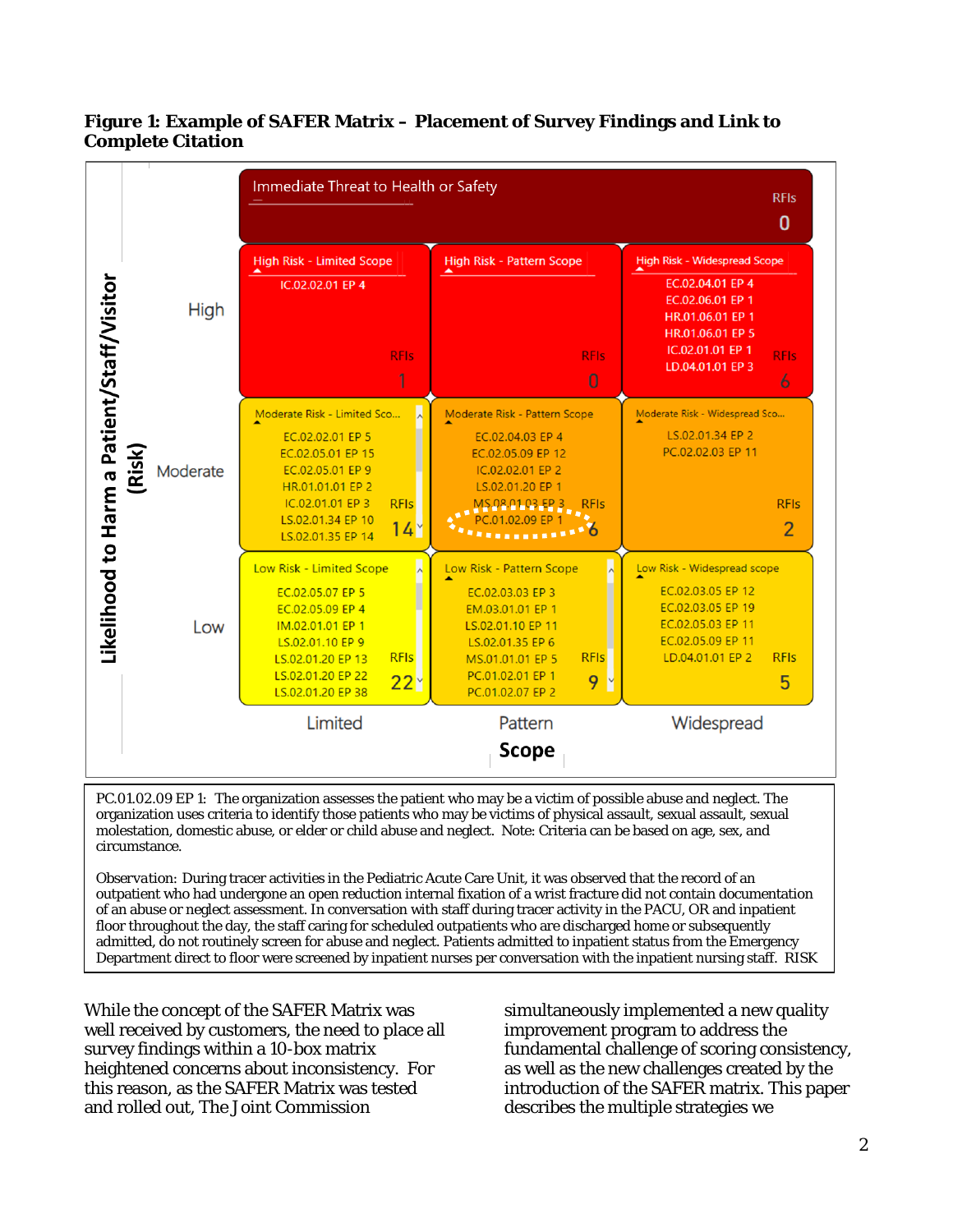implemented over the last three years to improve scoring consistency and validity, and we summarize the major improvements that have resulted from these efforts. We believe that this approach is a model that all accrediting organizations should follow.

#### **Methods**

*Measuring Variation in SAFER Scoring* In order to compare surveyor scoring patterns, survey findings from all full-survey events over a 12-month period are aggregated (as counts) based upon their assignment to the 10-box SAFER matrix. A Chi-Square test is then used to compare the distribution of counts for each individual surveyor to the distribution of counts for their peer group. Each peer group is based upon the specific accreditation program (e.g., Hospital, Home Health Care, Behavioral Health Care) and the surveyor role during the survey process (e.g., engineer, physician, nurse). So, the performance of an individual surveyor, who completed 25 full surveys within the ambulatory health care program as an engineer would be compared to the distribution of findings for other engineers who were surveying ambulatory health care organizations during the same time period. We refer to the Chi-Square calculation as the *Variation Index*. It provides a numeric value for each individual surveyor (or more than one, if they surveyed multiple programs) where a score of zero (0) indicates perfect alignment with the peer group and increasing values indicate greater variation from the peer group.

Given that surveyors are evaluating different healthcare organizations, it is assumed that all surveyors will differ from the peer group norm to some degree. Therefore, in order to aid in the interpretation of the Variation Index, and to prioritize supervision activities, the surveyor Variation Index values are converted into Z-Scores. A Z-Score of zero (0) indicates that a surveyor's variation is at the average for their peer group. Negative scores indicate that the surveyor's variation is lower than average, whereas positive scores indicate that variation is higher than average. For example, a positive Z-score of 1.5 indicates the surveyor's variation

that is 1.5 standard deviations above the average for their peer group.

To identify specific patterns of variation that can be used to guide discussions with individual surveyors, SAFER scoring is further broken down along each dimension of the SAFER matrix: "Scope" (Limited, Pattern Widespread or Immediate Threat to Health or Safety [ITHS]) and "Likelihood to Harm" (Low, Moderate, High or ITHS). Variation indices and Z-scores are calculated for both Scope and Risk, in addition to the index for overall SAFER variation.

#### *Measuring Variation in Survey Domain Scoring*

In addition to evaluating consistency on the SAFER Matrix, we also assess individual variation in survey domain scoring patterns. During the survey process, accreditation requirements are classified by various quality and safety domains (e.g., infection control, leadership, life safety code, medication management, patient care, etc.). To assess the degree to which surveyors and survey teams are consistently evaluating these domains during survey events, a similar process for calculating a Variation Index is applied. In this case, the scoring patterns of individual surveyors (i.e., counts of survey findings within each quality and safety domain) are compared to the scoring patterns of their peer group for each accreditation program. Using this approach, it is possible to determine if an individual surveyor has a tendency to focus more intensively on certain topic areas and/or less intensively on others. On the Domain Scoring dimension, higher Z-scores indicate a greater degree of variation in the proportion of findings across domains, relative to other surveyors in the same role and same accreditation program.

#### *Surveyor Coaching Tool*

To understand and address scoring inconsistencies, a data visualization tool was developed to give supervisors real-time data that can be used to illustrate performance differences and assist with coaching efforts. The application was developed and pilot tested in 2017. Throughout the development and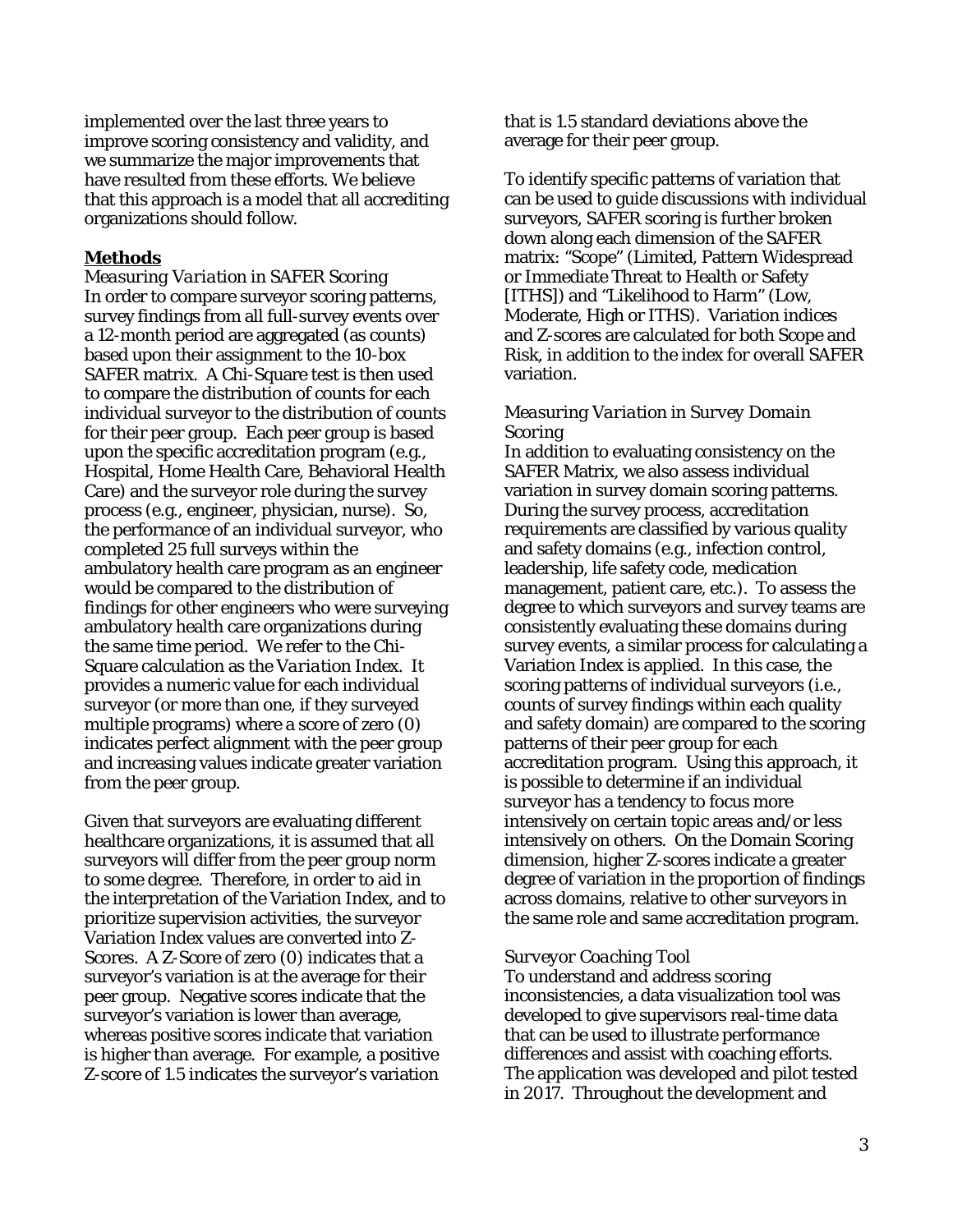testing process, the data visualization team met regularly with the supervisory staff of the Joint Commission's surveyors. Feedback from these sessions (e.g., questions about data, requests for additional details, concerns about interpretation) was used to refine the application. By the end of 2017, the application referred to as the *Surveyor Coaching Tool* evolved into a three-step process for visualization and coaching.

- 1. Step one: Provides supervisors with an annotated list of the surveyors using colored flags to draw attention to individual surveyors who are variation outliers in their scoring patterns.
- 2. Step two: Direct visual comparison of scoring patterns for an individual surveyor. The visual presentation allows supervisors to assess the magnitude of differences when comparing an individual surveyor to their peer group. **Figure 2** illustrates this process for Domain Variation. Note that in this example, the surveyor tends to score leadership (LD) standards more frequently than peers and scores infection control (IC) and patient care (PC) less frequently than peers. The same process is used to draw comparisons in SAFER Matrix scoring (Risk and Scope).
- 3. Step three: Supervisors use the interactive features of the application to drill directly into the individual findings that led to the variation in scoring. Supervisors begin by comparing individual scoring patterns from surveyor to surveyor (See **Figure 3**). In the example, SAFER placement of findings for the same infection control (IC) standard is compared among surveyors. By clicking on the chart,

supervisors can see the actual survey findings rather than just the numbers, this allows them to conduct a direct inspection and draw conclusions about the cause of the variation (e.g., misinterpretation of a standard or SAFER placement).

*Interventions to Reduce Inconsistency* As the Surveyor Coaching Tool was formally introduced at the beginning of 2018, supervisors were instructed to focus on outliers (i.e., surveyors with Z-scores of 3 or higher). The coaching tool was their mechanism to visually identify outliers, rapidly determine the specific point of deviation for a surveyor, and drill into their individual findings. The ability to dig into the individual citations was an essential feature for a number of reasons. First, it allowed supervisors to engage their surveyors in discussions about what they were seeing and scoring, rather than focusing on statistics. Second, since SAFER scoring was new, supervisors were encouraged to keep an open mind about the nature of scoring discrepancies. It was assumed that in many cases, scoring variation may be justified (i.e., it could be attributed to unique circumstances associated with a survey event). In other situations, discussions might lead to real-time education with a specific surveyor, or to the clarification of definitions that benefited the entire peer group. In fact, the coaching process often took place while supervisors and supervisees shared computer screens over the phone so that the visual comparison of surveyor performance and the drilling into specific observations was collaborative (like coaches and athletes studying game film together). This supervision practice tended to promote greater transparency and enhance trust. As supervisors gained experience with the tool, the outlier threshold was reduced to a Z-score of 2.5.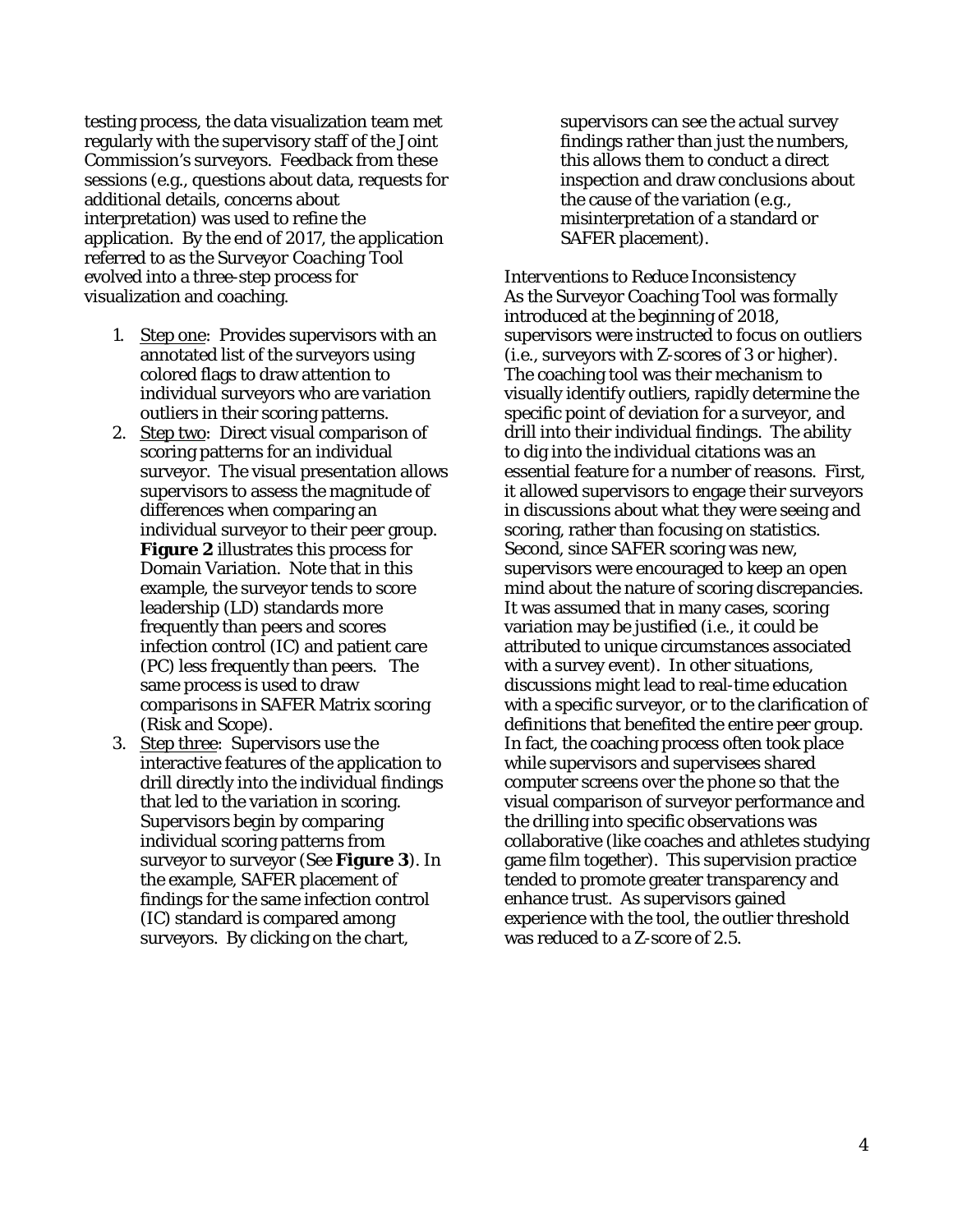



*When an individual surveyor's variation has been flagged as significantly different from that of their peer group, supervisors are able to visually inspect those differences. In the chart above, an individual surveyor appears less likely to score issues related to Infection Control (IC) or Patient Care (PC) and more likely to identify findings associated with Leadership (LD) when compared to other nurses conducting surveys for the same accreditation program. Supervisors can then compare the number of findings issued by a surveyor and drill directly into the data to see actual survey findings, in order to draw conclusions about the cause of the variation observed.* 

## **Figure 3: Data Visualization Tool for Comparing Individual Surveyor SAFER Scoring Patterns on a Single Standard and Element of Performance**



*By focusing on a single standard and element of performance, supervisors can compare scoring of individual surveyors for a similar topic area. In the chart above, the first surveyor appears to be less likely to score this issue as high risk, when compared to the other two surveyors on the list. Supervisors can then drill into the individual written findings to determine if scoring was accurate or if additional education is needed.*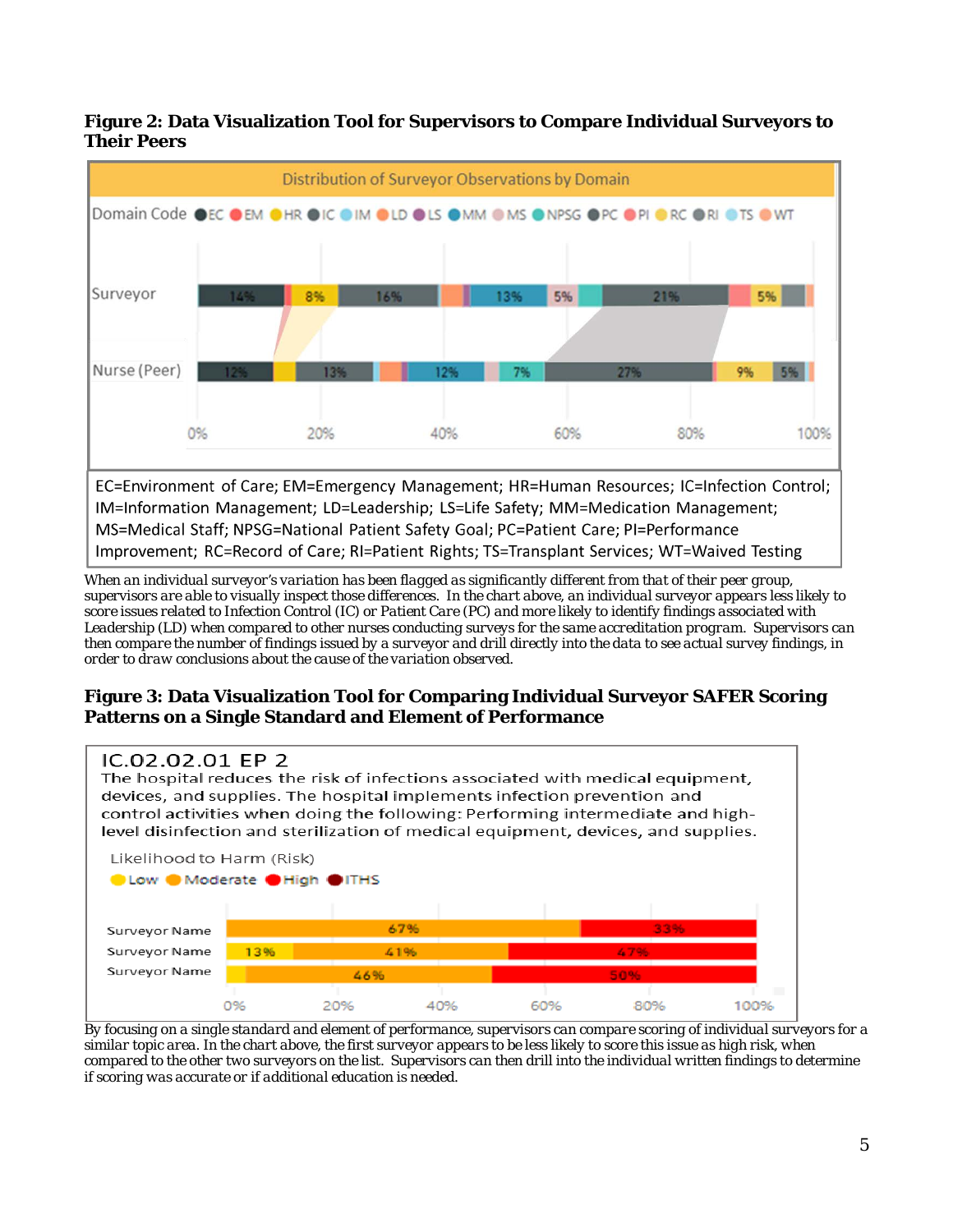By mid-2019 the application was further enhanced so that supervisors could track the impact of their supervision efforts by monitoring changes in surveyor variation over time (e.g., year-over-year; see **Figure 4**). And by the end of 2019, supervisors were using the coaching tool to assist with annual evaluations.





| Name       | Program  | Year | Survey<br>Count | <b>Findings</b> | <b>SAFER</b><br>Z-Score | Risk<br>Z-Score | Scope<br>Z-Score | Domain<br>Z-Score |
|------------|----------|------|-----------------|-----------------|-------------------------|-----------------|------------------|-------------------|
| Surveyor 1 | Hospital | 2018 | 46              | 1226            | 2.22                    | 2.89            | 1.95             | 1.29              |
| Survevor 1 | Hospital | 2019 | 39              | 948             | 0.06                    | $\rm 0.21$      | 0.20             | 0.52              |
| Surveyor 1 | Hospital | 2020 |                 | 107             | $-0.34$                 | $-0.55$         | $-0.08$          | $-0.23$           |

Note: The data points in the line charts above display an individual surveyor's Z-Scores for their Variation Indices (SAFER Overall, SAFER Risk, SAFER Scope and Survey Domains. In the data table below the charts, the orange background in one cell identifies a Variation Index score that was greater than 2.5 standard deviations from average variation for the surveyor's peer group (e.g., 2018 SAFER Risk Z-Score). This can also be observed in the data point in the SAFER Risk line chart that crosses the 2.5 Standard Deviation threshold.

According to supervisors, efforts to address scoring inconsistencies tended to require different solutions, depending upon the nature of the underlying problem. These generally fell into one of three categories:

- 1. Individual Coaching and Education: In the simplest cases a surveyor may have misinterpreted scoring guidelines, and brief education was sufficient to clarify and correct a problem.
- 2. Group Education: In some cases, however, inconsistency between a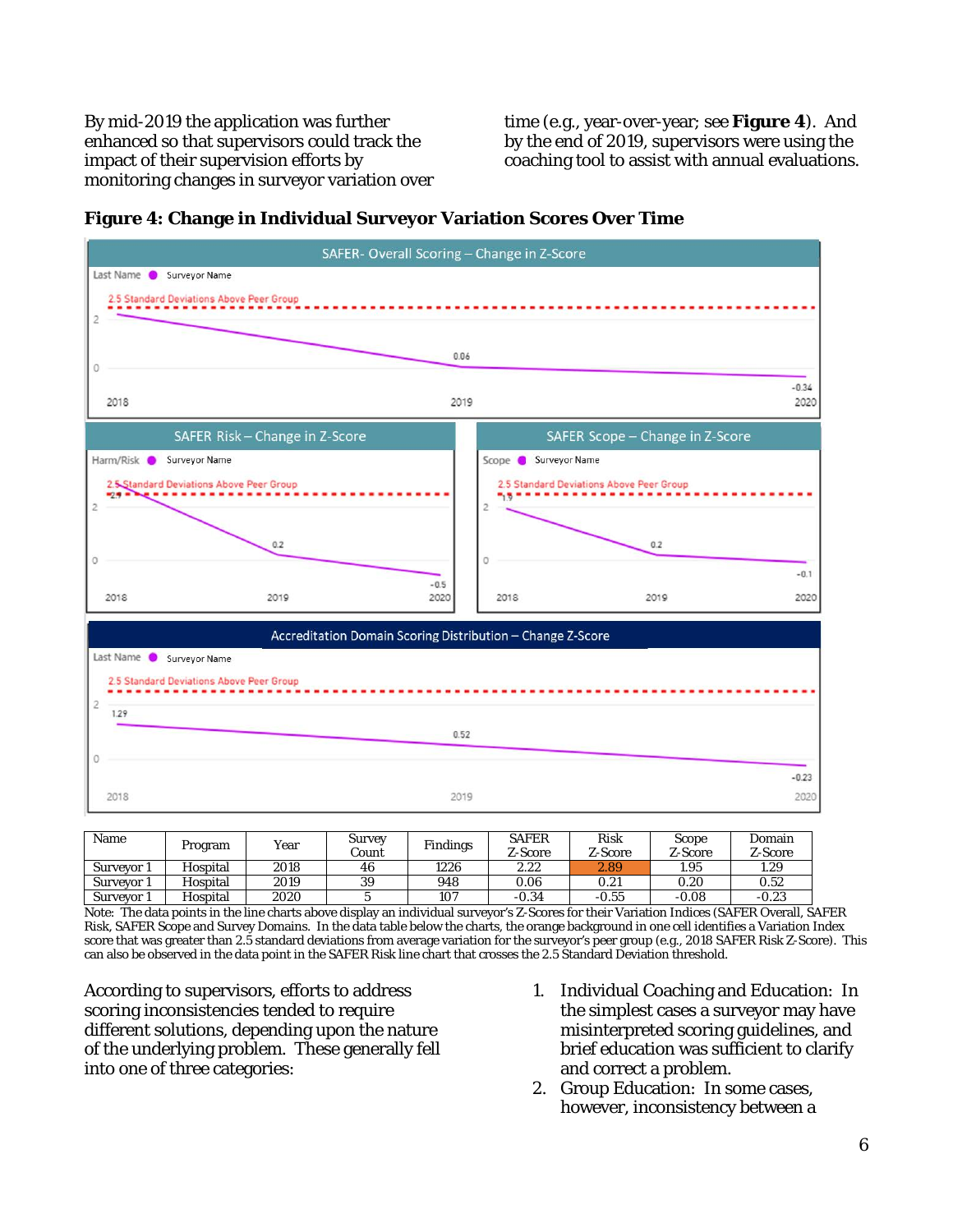surveyor and their peer group helped to identify a need for better education across the peer group. For example, one surveyor was identified as an outlier for scoring a higher proportion of findings as "widespread" in scope. After reviewing the written findings and discussing this with the surveyor, it became clear that his interpretation was correct and the peer group needed education. Specifically, when a health care organization was missing a key element from a required policy, many surveyors in the peer group were inclined to score this problem as limited in scope (since it was a single element of a single policy). In contrast, this kind of compliance issue should have been scored as "widespread", since a policy has the potential to impact the entire organization and/or a large number of patients or staff.

3. Improving the Clarity of Standards and/or Scoring Guidance: The most challenging cases tended involve situations in which context could play a major role in SAFER scoring. For example, in several instances a nearly identical finding could be interpreted to be of low, moderate or high risk. In one situation, the absence of a battery powered light fixture near an emergency generator could be scored as low risk – if that generator was part of a larger suite of generators that shared power loads. Alternatively, it could be considered high risk if the generator was the single power source for a critical area service area, and it was located in an interior room without an ambient light source.

In response to these types of issues, The Joint Commission began to acquire a growing library of challenging scoring examples for standards that exhibited higher degrees of inconsistency (i.e., those judged to need more education or clarification). In many cases, the examples were reviewed by multiple experts who provided a rationale for SAFER placement recommendations. Over time, collections of these examples were incorporated into

educational efforts as tools that could be used to help to guide placement in the SAFER Matrix. During 2019, many of these examples were also being routinely added to the electronic scoring system that surveyors use during the survey process. For example, the National Patient Safety Goal related to Suicide Prevention (NPSG 15.01.01) requires that organizations to follow written policies and procedures addressing the care of patients at risk for suicide. At a minimum, these policies should include guidelines for re-assessment and procedures monitoring patients who are at risk for suicide, and requirements for training and competency assessment of staff who care for patients at risk for suicide (Element of Performance #5). During the survey process, as a surveyor begins to record a compliance issue related to this requirement, he/she is presented with several examples portraying varying levels of risk. The failure to reassess a high risk suicide patient in accordance with the policy, or a situation in which a 1:1 monitor leaves a high risk patient unattended in the bathroom would be examples of "High" risk findings on the SAFER Matrix. In contrast, a situation in which nurses responsible for completing suicide risk reassessments did not have evidence of training or competency assessment would be categorized as "Moderate" risk.

These examples, which are frequently developed with input from experts, often include rationale statements to explain how the situational context and other factors justified placement at a specific risk level. The rationale statements are an important component, since it is not possible to create examples that cover every possible situation encountered by the survey team. Therefore, the rationale statements help to guide the systematic thought process needed to assess risk.

#### **Results**

The SAFER scoring system was introduced in 2017, and by 2018 enough data had been collected to begin calculating the Variation Indices for most surveyors. By mid-2018, supervisors were encouraged to use these data in regular supervision activities by using the Surveyor Coaching Tool. This allowed us to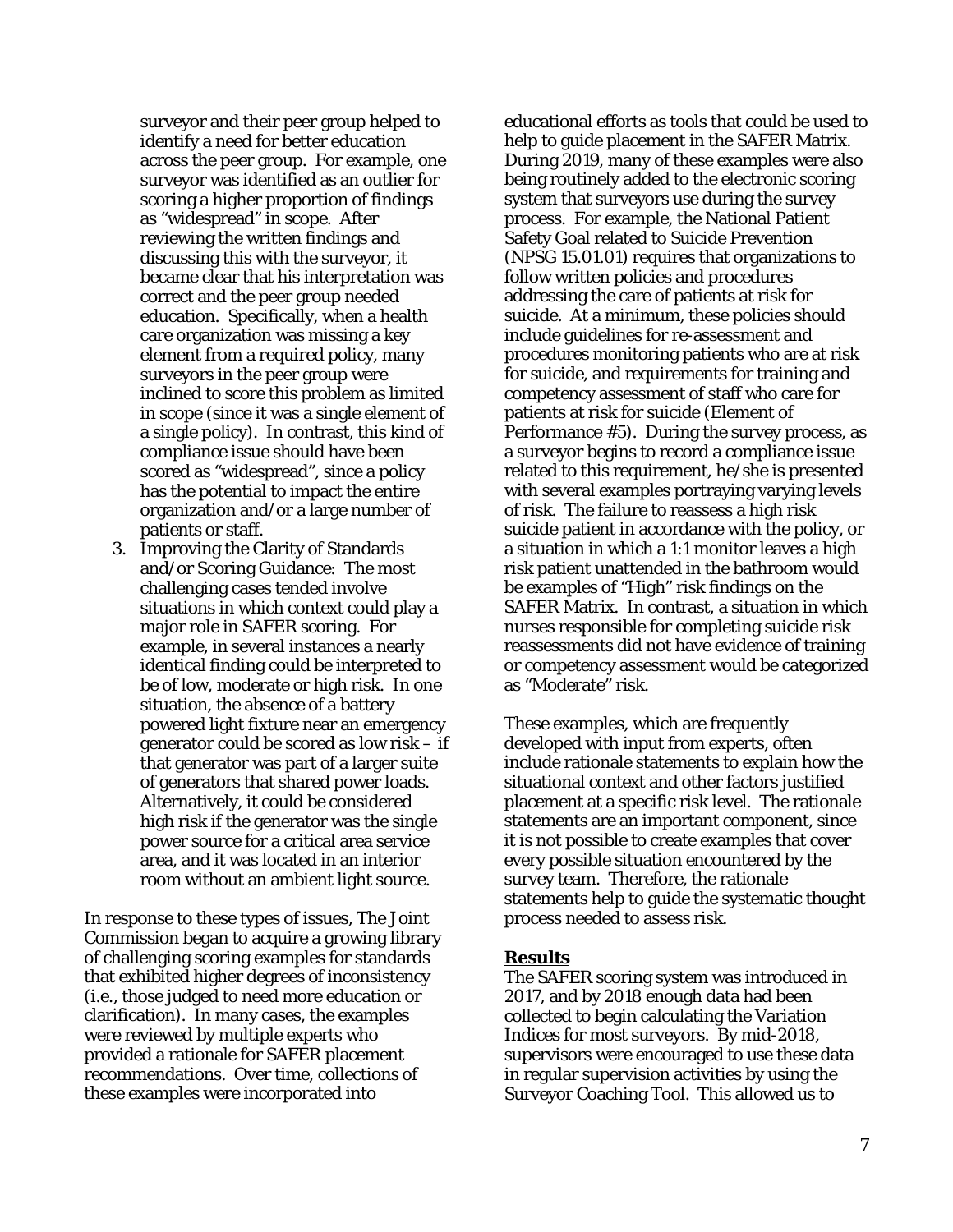assess the impact of these multi-faceted efforts on surveyor consistency.

In order to quantitatively assess changes in surveyor consistency, surveyor Z-scores were compared between 2017 and 2019. To be included in the analysis, surveyors must have performed a minimum of five full survey events in both time periods. Surveyors with fewer than five full surveys in either year, or those that could not be matched in the two time periods, were excluded from the analysis. Surveyors were then grouped into an intervention group

(i.e., those surveyors identified as outliers in 2017, who became the focus of coaching and education efforts) and a control group (surveyors not identified as outliers in 2017, who received supervision as usual). Paired ttests were used to compare the differences in the 2017 and 2019 Z-scores. The comparison for SAFER Scoring revealed that surveyors in the intervention group exhibited statistically significant improvement as compared to controls (t-test =  $4.77$ , df =  $20.72$ , p-value < 0.001). See Figure 5 for a graphic depiction of these differences.

**Figure 5: Changes in Overall SAFER Variation from 2017-19 for Surveyors Receiving Coaching Intervention**



This analytic approach was repeated to evaluate improvement in Domain scoring. Surveyors in the intervention group improved significantly

when compared controls (t-test  $= 3.94$ , df  $=$ 15.32, p-value = 0.001). See **Figure 6** for a graphic depiction of these differences.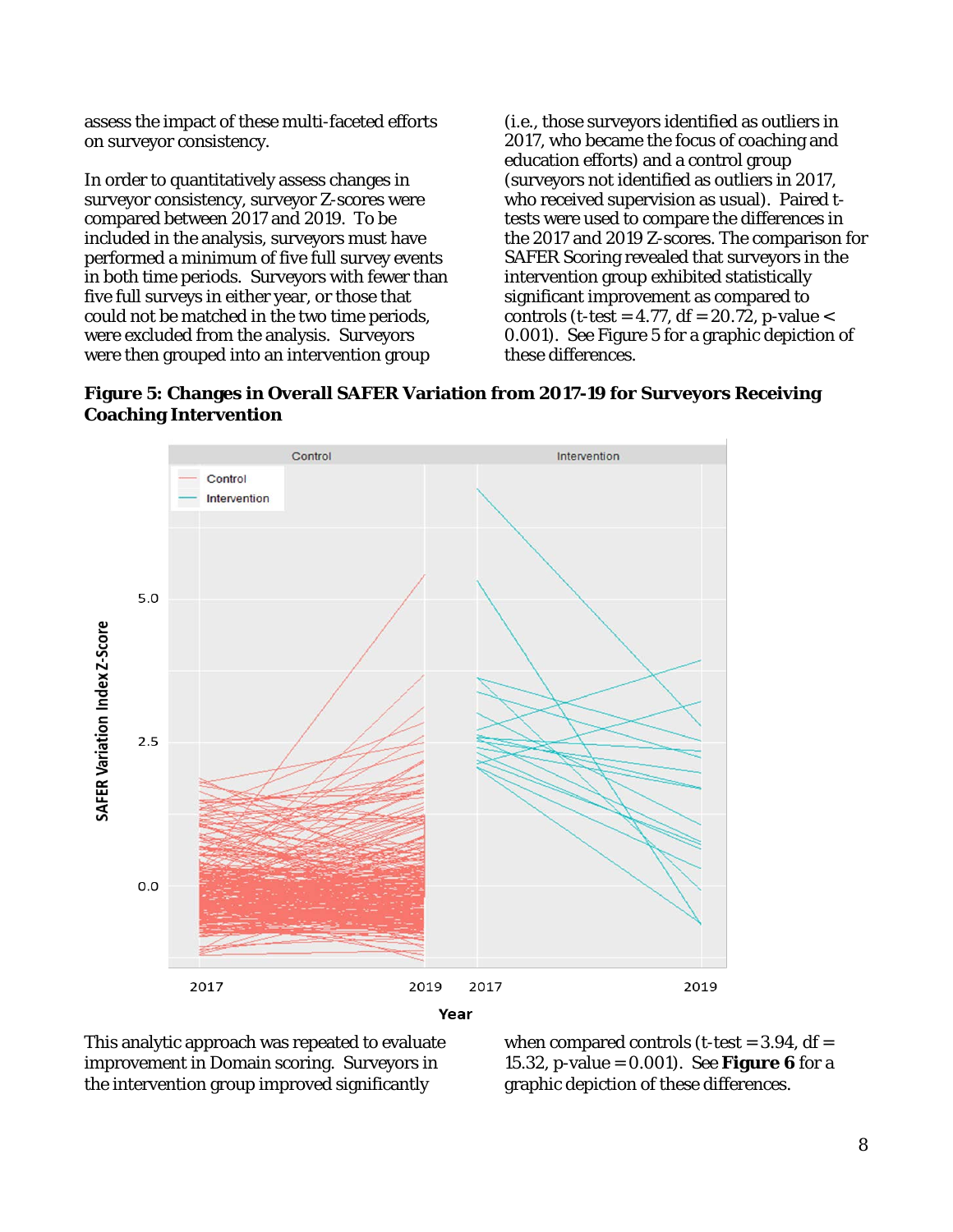

## **Figure 6: Changes in Domain Scoring Variation from 2017 to 2019 for Surveyors Receiving Coaching Intervention**



It is worth noting that, while coaching and education efforts appeared to have a positive impact on the surveyors identified as outliers in 2017, new outliers can be readily identified in the 2019 data. Achieving and maintaining high reliability is an ongoing process, not a one-time project. For this reason, new outliers are flagged on a quarterly basis so that supervisors may continue to re-direct coaching efforts as new potential problems are identified.

Finally, to compare the impact of improvement efforts at the accreditation program level, an effect size was calculated to assess change in the average SAFER Variation Index for all surveyors within the program area (matched by year, for surveyors with a minimum of 5 surveys during the year). Effect size was calculated for matched pairs using a repeated measures correction (ESRMC) that is derived from a t-test of two correlated (paired) means corrected for the covariation of those means. [i](#page-10-0) The approach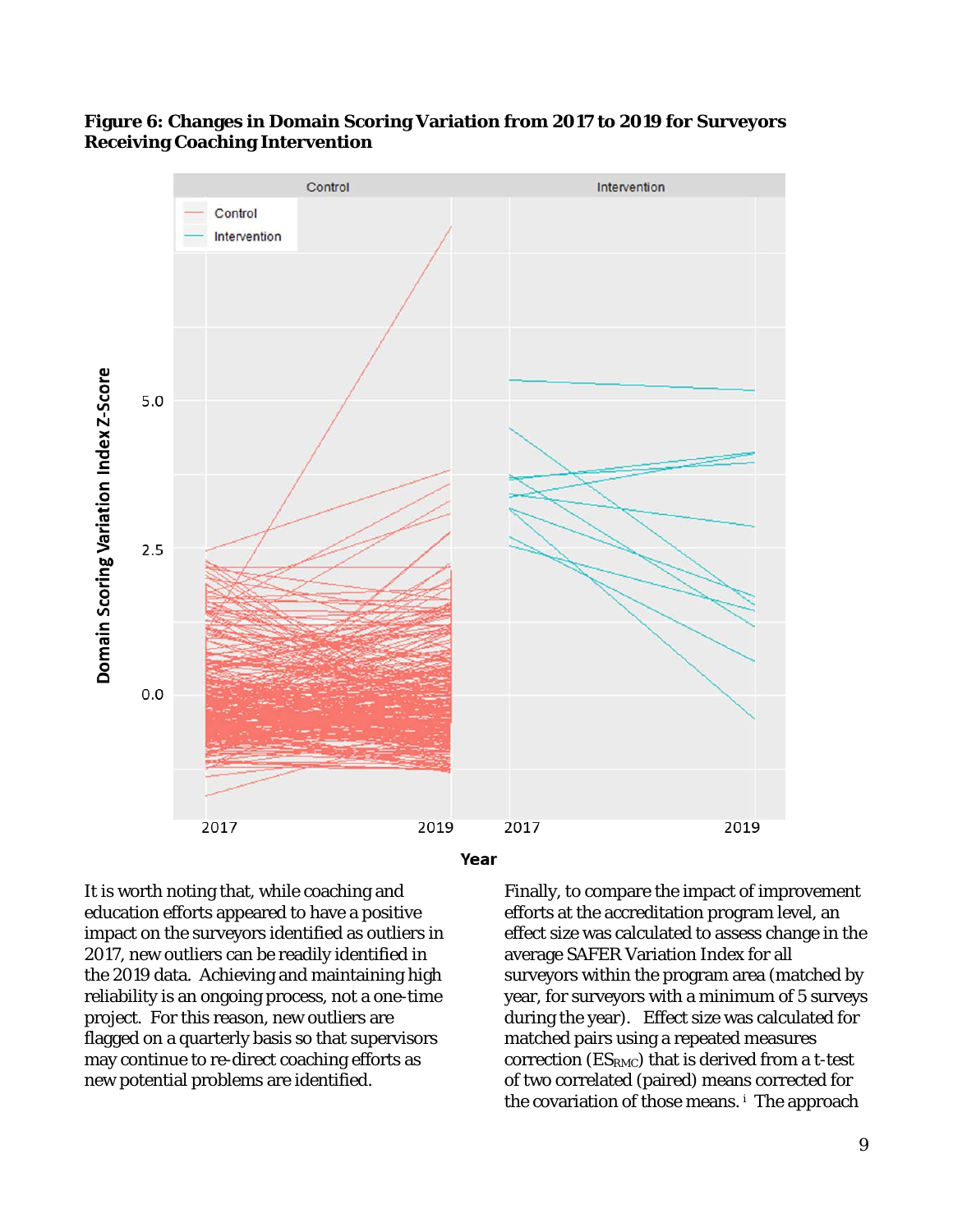was selected because it provides a stable and moderate estimate of effect size when compared

to many "raw" calculations of effect size.[ii](#page-10-1) Results are displayed in **Table 1.**

| Program             |                | 2017  | 2019  | ES      | CI   |
|---------------------|----------------|-------|-------|---------|------|
| Hospital            | Mean           | 95.3  | 89.3  | $-0.04$ | 0.18 |
| $n = 164$           | <b>Std Dev</b> | 164.3 | 122.9 |         |      |
| <b>Behavioral</b>   | Mean           | 118.6 | 106.0 | $-0.13$ | 0.13 |
| $n=33$              | <b>Std Dev</b> | 105.3 | 87.2  |         |      |
| Ambulatory          | Mean           | 75.5  | 63.7  | $-0.16$ | 0.18 |
| $n=53$              | <b>Std Dev</b> | 80.6  | 60.7  |         |      |
| <b>Nursing Care</b> | Mean           | 70.7  | 119.3 | 0.72    | 0.09 |
| $n=8$               | <b>Std Dev</b> | 39.1  | 75.2  |         |      |
| Laboratory          | Mean           | 151.3 | 126.4 | $-0.16$ | 0.10 |
| $n=19$              | <b>Std Dev</b> | 143.9 | 156.2 |         |      |
| <b>Home Care</b>    | Mean           | 84.6  | 78.5  | $-0.09$ | 0.19 |
| $n=70$              | <b>Std Dev</b> | 76.7  | 62.9  |         |      |

**Table 1: SAFER Scoring: Effect Size of Change in Variation Index 2017 - 2019**

n = number of surveyors in analysis; ES = Effect Size; CI = 95% Confidence Interval

Negative effect sizes represent improvement between the time periods, and improvement was observed for all accreditation programs except the Nursing Care program (which is difficult to interpret due to the small number of surveyors in the cohort). While observed effects have been modest to date, interventions were initially focused on a small number of surveyors (outliers) and education efforts implemented in 2019 are likely to have more noticeable impacts in subsequent years.

#### **Conclusions**

Performance measurement with feedback (audit and feedback), including benchmarking compared to peers, is a central strategy for quality improvement around the world. Just as The Joint Commission uses this methodology with our ORYX Measurement System and other measurement programs to help our accredited and certified organizations improve, we undertook this effort to do the same with our surveyors. Specifically, we needed to ensure that surveyors have a consistent approach to how they assess the domains of safety for our standards and how they rate the likelihood to harm and scope of findings using the SAFER

matrix. The tools we developed to identify surveyors with scoring patterns substantially different than their peers and provide them with concrete examples of improvement opportunities led to improved consistency for most of the surveyors who were identified as outliers.

The measurement system was not designed to systematically measure the validity or accuracy of surveyor scoring. However, although our main focus was on consistency, the tools also allowed supervisors to assess the validity of surveyors' scoring more easily; this sometimes identified surveyors whose scoring was rational and justified, and the examples from these surveyors were then used to set a standard for others to follow. In addition, we developed prototypes of commonly encountered deficiencies found on survey and recommended SAFER scoring levels for likelihood to harm and scope.

We believe that other accrediting/certifying organizations are likely to have similar variations in scoring patterns across surveyors as we found at baseline, especially organizations that are trying to implement systems similar to